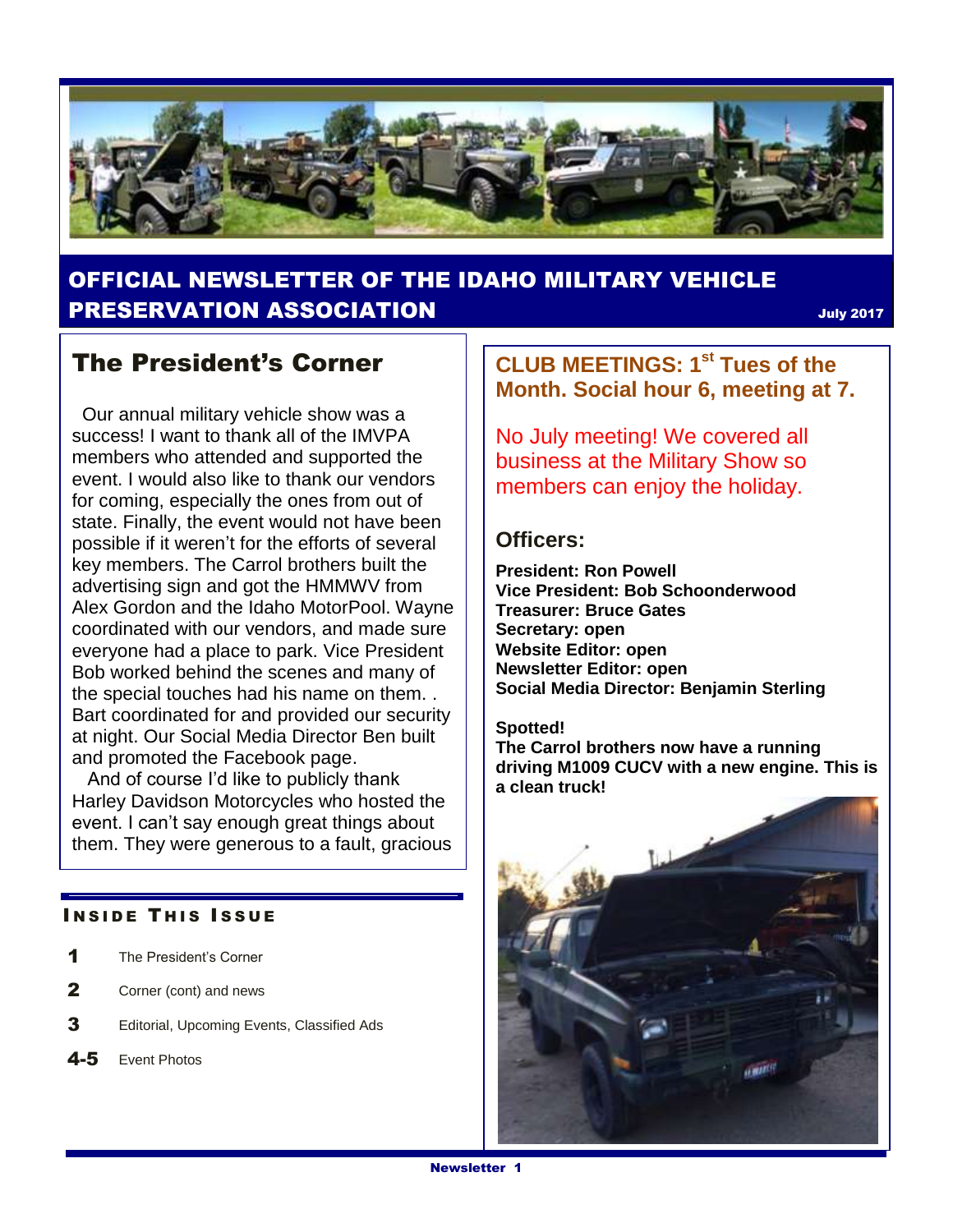with all of our requests, and beyond accommodating.

 With all this effort behind us it'd be tempting to sit back and relax but we won't be doing that. The truth is the summer is just starting and the IMVPA has parades and car shows scheduled. If you see something that should be on the calendar and isn't, then please 'come up on the radio net' and let us know.

 The Boise Veterans Day Parade is quite a few months off, but I'd like to take a minute to talk about that. We will now be at the front of the parade, and I'm asking for members to carry VIPs. This is a refreshing change! Where we used to be in the back and the Corvette club was up front! I would love to take credit for the change but the fact is one of our newest members (Walt) is the chairman on the committee and we discussed moving the IMVPA to the lead. It's a VETERANS DAY parade after all. So I look forward to discussing this amazing opportunity at our August meeting, which is at VP Bob's place in Caldwell.

-Ron

 $\frac{1}{2}$ 

## **Meetings:**

**July Meeting**: no July meeting due to the military show and 4<sup>th</sup> of July holiday! **August Meeting**: VP Bob's House, 1003 Lannahan Place, Caldwell

**September Meeting**: would you like to volunteer your place? We've been moving meetings around so we can see our members projects, etc.

## **It was in the news**

**-The Dottie Mae flew 10 hours! -We welcome a new member Bill Edwards, who is a 33 year military vet and is now retired. He's looking for a military vehicle, something different or unique. Welcome Bill.**

**-Department of Corrections**: the website showed the God and Country event as June 29 $^{\sf th}$ . It's actually the 28 $^{\sf th}$ .

- **Wanted**: your newsletter articles, pictures, or editorials. Send them to Ron.

Roy is shown here posing with his award, which is the IMVPA Best Vehicle. Voting was available to the public and to members. Votes were issued at the HQ table and returned and put into the ammo can, uh we mean voting box!



### ❖ **Quotes of the Day**

"Did you help someone today? If you did you know how that feels to truly live and know the meaning of life". –John J. McDaniel

"I have to at least make the point so I can say I told you so" -Major General Puster, 84<sup>th</sup> Training Command; in a meeting in 2017.

"Our communications network is fragile, and it doesn't degrade gracefully". Colonel Cook, 181 IN Brigade Commander, 2017.  $\mathbf{r}$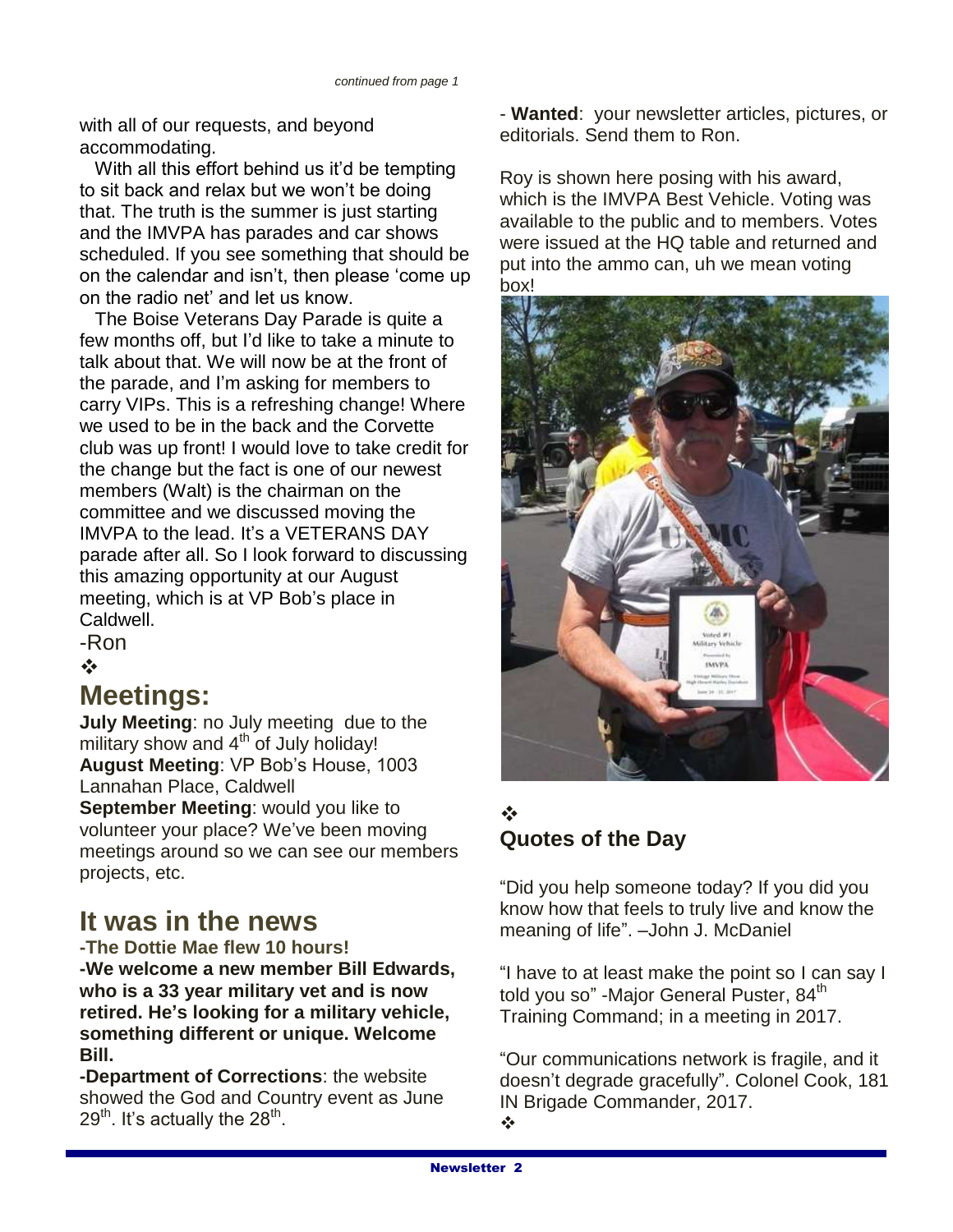# **Not another war story!** By Ron

 When I was a young enlisted man in the Army National Guard in 1988 I was Mechanized Infantry and we used the M113A1 armored personnel carrier. In those days reorganizations were common and we later became a support company and given trucks. Mine was a very early but clean M35 series deuce and half. It was a cargo multi-fueler, with ten tires and no power steering. It was slow, noisy and hot, but a pleasure to drive! We drove in convoy from Bend Oregon to Boise Idaho several times and none of our trucks ever broke down. The best thing about that old beast was how it sang to us while driving down the road. The engine (turbo?) would spin up and whistle a happy tune. Some of the old Sergeants would call them 'whistlers'. It would only go about 45 mph tops.

The steering was all manual, and if the truck had to be squeezed into a tight spot, then it took what we called "strong arm" steering to make it happen. Feathering that huge clutch took practice too! But we got used to it.

We maintained them constantly. We were taught to break and change tires, clean fuel and air filters, and load and tow cargo. I recall the day our brand new soft tops came in and we mounted them up, taking special care to get them nice and straight. One day an outer tire blew out. One of the old timers taught us to drive up on a block, remove the outer tire, and "continue the mission". "You can always put on the outer dual later" he told us. We referred to a special calculation in the technical manual for weight bearing capacity, air pressure, and number of tires needed on the truck depending on weight of the cargo.

 Off road the truck was not unstoppable but it was a load of fun! We would drop it into low range, activate the air pump for the front differential, and crawl along. Later I was issued a brand new M939 series 5 ton cargo, with power steering, automatic transmission and CTIS central tire inflation system. While that truck felt like a Cadillac in comparison, I still preferred the old M35.



**The M35 at left was in heavy use in Vietnam and continued its service in the Oregon Army National Guard. The 900 series (center) replaced our M35s by 1991. Prior to 1990 we utilized the (even then) obsolete M113A1.**

## **Pictures without a story**

These were shared by our friend and member Nick in England; his recently and beautifully restored 1942 Jeep!

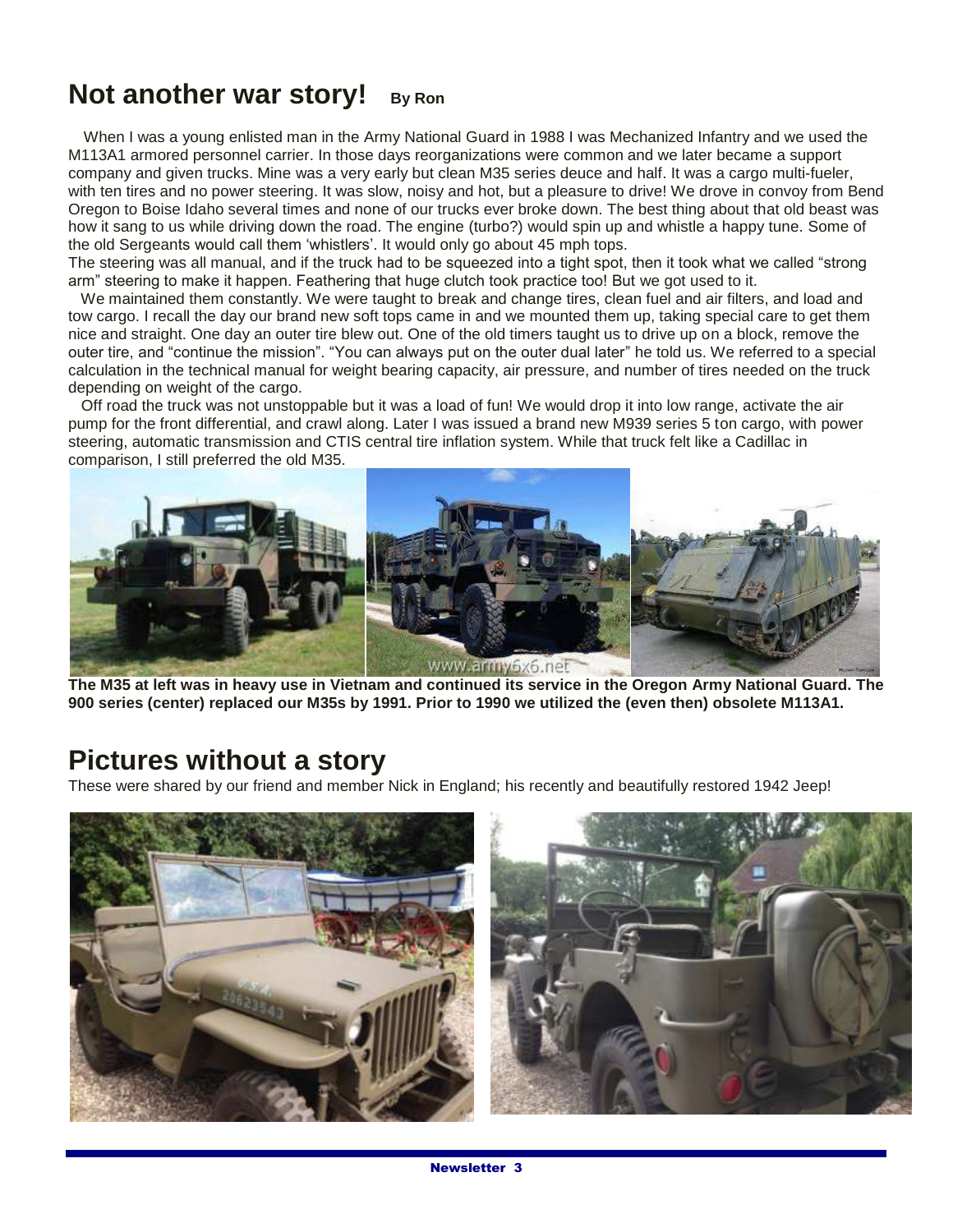# **The Annual Military Vehicle Show pictures by Don W.**

Vehicles, trailers, vendors and displays converged on the Harley Davidson Dealership on Sat. and Sun.



Left: Walt's 1.5 ton is beautifully restored! At right, Roy's ambulance won "Best Military Vehicle"!

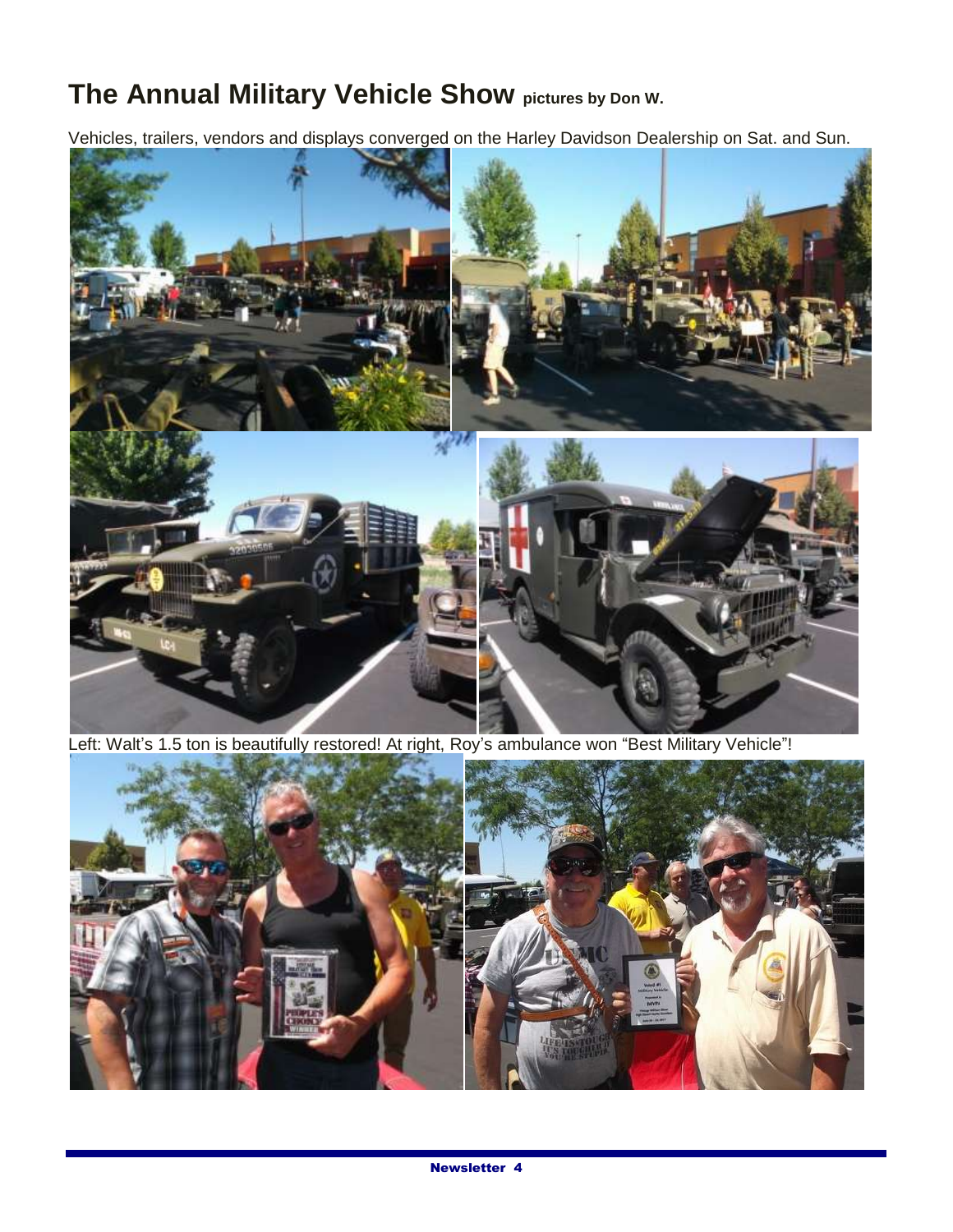**The People's Choice award was won by Bruce for his M37 and presented by Harley Davidson. Roy won best vehicle for his recently completed ¾ ton ambulance and was presented by our VP, Bob. At left Colonel (retired) Rick Johnson displays an amazing and rare collection of WW2 artifacts.** 



**At left: Idaho Automatic Weapons Collectors' Assoc (IAWCA) had an amazing weapons display. At right, Roy tells us his bazooka was a huge hit with the crowd (uh no pun intended).**



**At left: Barry and Fred take a break from the hot weather in the IMVPA HQ. At right, it was swap meet paradise with many members bringing in olive drab gold to sell and trade.**